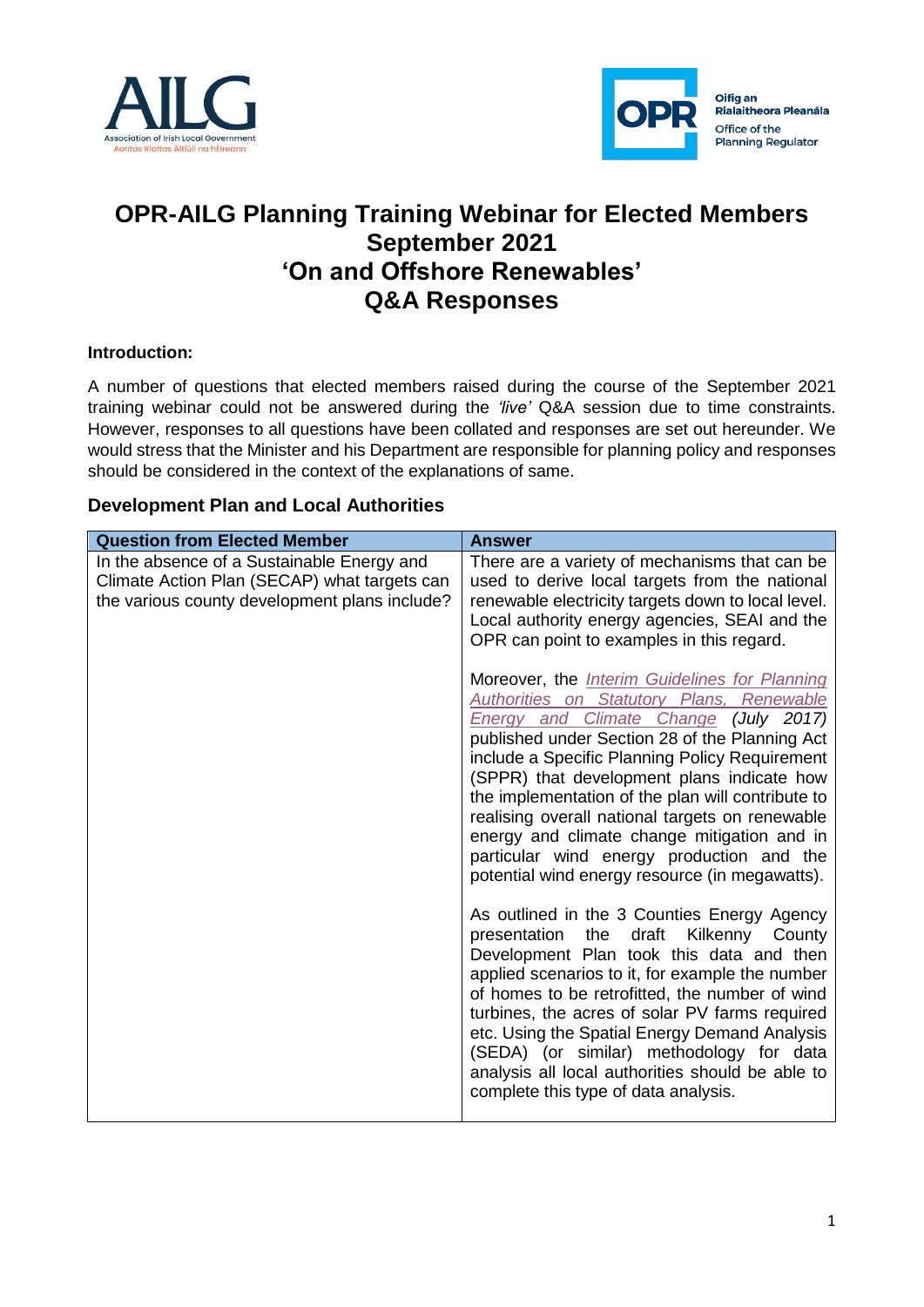



| Is there a timeline for engaging with local<br>authorities on renewable energy options?                                                                                                                                                                                                                          | See response above. As local authorities<br>undertake research and analysis in connection<br>with their development plan reviews, they<br>should be aiming to be in a position to include<br>the SPPR requirements above in the draft plan.<br>Otherwise this issue may be raised by the OPR<br>as it is in effect a mandatory one to address.                   |
|------------------------------------------------------------------------------------------------------------------------------------------------------------------------------------------------------------------------------------------------------------------------------------------------------------------|------------------------------------------------------------------------------------------------------------------------------------------------------------------------------------------------------------------------------------------------------------------------------------------------------------------------------------------------------------------|
|                                                                                                                                                                                                                                                                                                                  | If a development plan is published in draft form<br>without specific and evidence based targets on<br>renewable energy delivery in sync with national<br>targets, problems may arise with the finalisation<br>of that plan.                                                                                                                                      |
| How can local authorities and elected<br>members support this move to renewables? In<br>our area there has been enormous opposition<br>to onshore wind energy projects. Our<br>development plan almost fell because of it and<br>we are likely to have to return to it again. All<br>because of wind opposition. | Community engagement from the earliest<br>stages of plan-making is essential. The public is<br>committed to seeing action on climate and<br>needs as much clear information as possible to<br>consider the options in this regard.<br>The OPR has published a communications<br>toolkit and guidance on good practice in                                         |
|                                                                                                                                                                                                                                                                                                                  | community engagement.<br>It will take a degree of time to build public<br>awareness of the options and choices that have<br>to be made, recognising that every part of<br>Ireland must play its role in overall national and<br>international efforts to switch to carbon-free<br>energy sources and a more energy efficient way<br>to live and work in general. |
|                                                                                                                                                                                                                                                                                                                  | The forthcoming local authority climate action<br>plans will be an important opportunity for the<br>local authority sector to move more centre stage<br>in communicating national climate policy with<br>their local communities and finding ways to<br>identify how to make progress quickly in<br>achieving the targets that have been set.                    |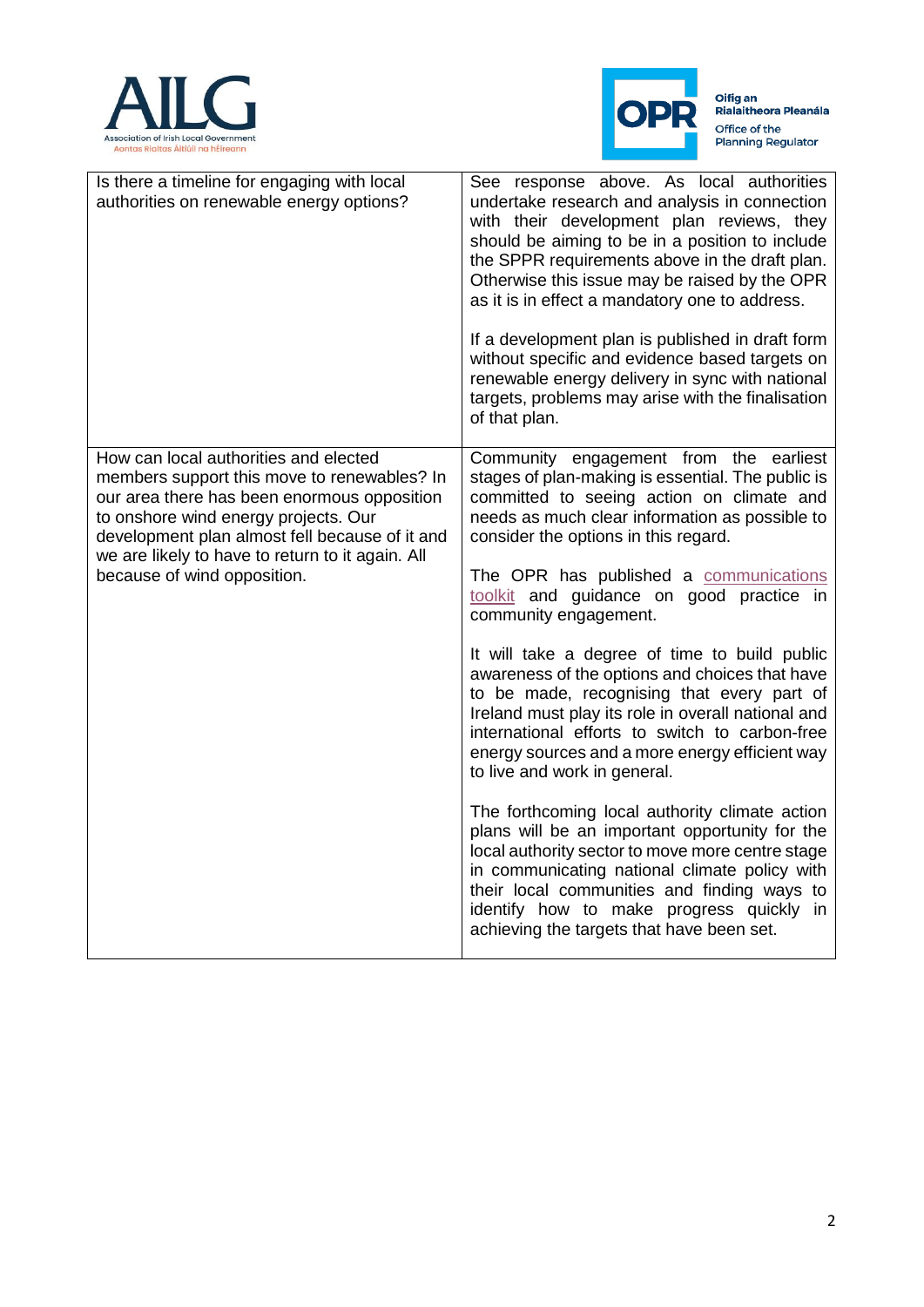



## **EirGrid's Role**

| <b>Question from Elected Member</b>                                                                                                                                                                                                                                                                             | <b>Answer</b>                                                                                                                                                                                                                                                                                                                                                                     |
|-----------------------------------------------------------------------------------------------------------------------------------------------------------------------------------------------------------------------------------------------------------------------------------------------------------------|-----------------------------------------------------------------------------------------------------------------------------------------------------------------------------------------------------------------------------------------------------------------------------------------------------------------------------------------------------------------------------------|
| Is it envisaged that EirGrid will take ownership<br>of future offshore projects? Should there be<br>more emphasis on solar energy options?                                                                                                                                                                      | Following a Government decision in 2020, it<br>was announced that EirGrid Group, which<br>currently operates and plans the electricity grid,<br>will be appointed as the Transmission System<br>Operator and the Transmission Asset Owner for<br>Offshore Grid Assets in the Republic of Ireland.                                                                                 |
|                                                                                                                                                                                                                                                                                                                 | The electricity system will carry more power<br>than ever before and most of that power will be<br>from renewable energy sources such as solar.<br>Significant growth in grid scale solar is<br>expected.                                                                                                                                                                         |
|                                                                                                                                                                                                                                                                                                                 | This growth will be coupled with the phasing out<br>of baseload coal and peat plants and the<br>introduction of new technologies such as<br>battery energy storage. Solar energy will be a<br>key component of the energy mix.                                                                                                                                                    |
|                                                                                                                                                                                                                                                                                                                 | EirGrid is planning for scenarios where up to 2<br>GW of energy could be generated from solar by<br>2030. However, in contrast to the offshore grid,<br>EirGrid is not taking ownership of solar projects.                                                                                                                                                                        |
| For EirGrid, how far behind the curve are we<br>regarding renewable energy due to delays in<br>grid upgrade and interconnectors? How much<br>of a worry are rising gas prices and how much<br>more wind energy is coming on stream this                                                                         | In order to meet targets set out in the Climate<br>Action Plan 2019, investment will be needed in<br>new renewable generation capacity, system<br>service infrastructure and electricity networks.                                                                                                                                                                                |
| year to help alleviate pressures on the use of<br>coal in particular in Moneypoint? Renewable<br>energy is a stable solution price wise. The<br>message needs to be clear that the state will<br>not be going back near peat extraction and the<br>protection and restoration of our bogs is now a<br>priority. | While delays in delivering infrastructure have<br>impacts on these targets, EirGrid is subject to<br>legal and statutory processes in the delivery of<br>any large infrastructure and there can be<br>unanticipated delays to delivery as a result. In<br>all cases EirGrid seeks to maximise the use of<br>the existing network to minimise the need for<br>additional circuits. |
|                                                                                                                                                                                                                                                                                                                 | EirGrid are continually monitoring market prices<br>for energy and seek to provide electricity at the<br>most economic price possible, however, Ireland<br>is subject to the impact of rising gas prices on a<br>global level. It is worth noting that EirGrid is a<br>regulated utility.                                                                                         |
|                                                                                                                                                                                                                                                                                                                 | EirGrid is regulated by the Commission for<br>Regulation of Utilities (CRU). The CRU is                                                                                                                                                                                                                                                                                           |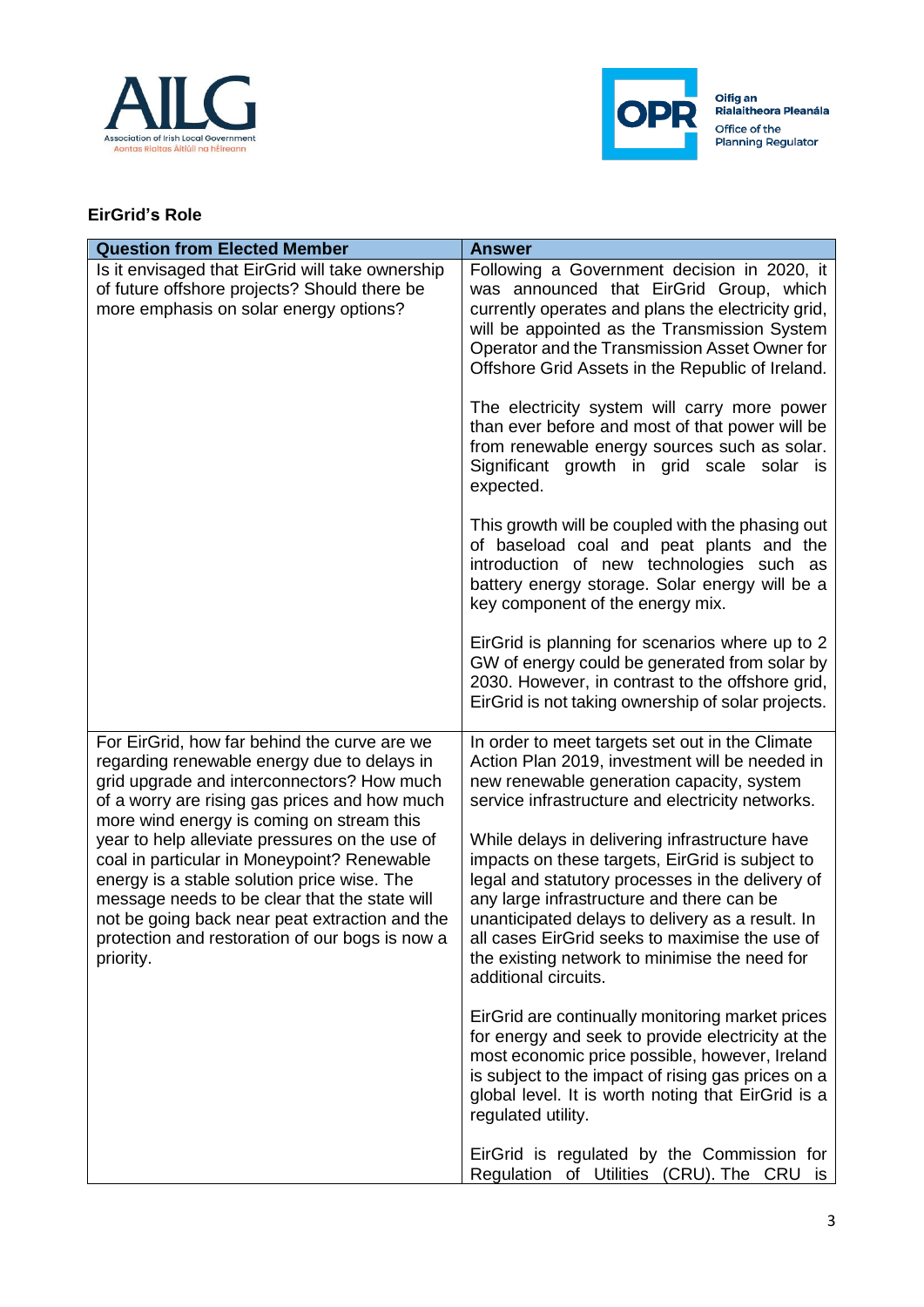

l



|                                                                                                                                                                                                                                                                                                                                                          | responsible for ensuring that customers and<br>network users receive value for money.                                                                                                                                                                                                                                            |
|----------------------------------------------------------------------------------------------------------------------------------------------------------------------------------------------------------------------------------------------------------------------------------------------------------------------------------------------------------|----------------------------------------------------------------------------------------------------------------------------------------------------------------------------------------------------------------------------------------------------------------------------------------------------------------------------------|
| Also for EirGrid, four different Stakeholder led<br>approaches. A fifth and very important one is<br>Community led. Why are EirGrid and the ESB<br>so against community led and private small<br>generation connecting to the grid? The<br>agricultural sector in particular has the<br>potential to generate and contribute, also<br>community schemes. | Action 30 of the Climate Action Plan 2019<br>provides that a support payment for excess<br>electricity generated on site and exported to the<br>grid will be available to all Irish micro-generators<br>by late 2021, whilst ensuring principles of<br>equity, self-consumption and energy efficiency<br>first are incorporated. |
|                                                                                                                                                                                                                                                                                                                                                          | A public consultation on the design of a new<br>micro-generation scheme was launched in<br>January 2021, and a summary report of the<br>findings has now been published. Analysis of<br>the public consultation submissions will help to<br>inform the final scheme design, to be<br>announced later in 2021.                    |

#### **Electric Vehicles**

| <b>Question from Elected Member</b>                                                                                                             | <b>Answer</b>                                                                                                                                                                                                                                            |
|-------------------------------------------------------------------------------------------------------------------------------------------------|----------------------------------------------------------------------------------------------------------------------------------------------------------------------------------------------------------------------------------------------------------|
| Would retrofitting cars with electric batteries be<br>better than buying a new electric vehicle? This<br>is being done already but it is niche. | From an embodied carbon point of view, there<br>are benefits in re-use rather than creating new<br>demands.                                                                                                                                              |
|                                                                                                                                                 | It is likely that as the pace of electrification of our<br>transport systems gathers pace that more retro-<br>fit options may become available for people<br>seeking a more energy efficient and less costly<br>source of propulsion for their vehicles. |
|                                                                                                                                                 | A number of market providers are emerging<br>providing options in this regard and as fossil fuel<br>costs continue to rise, these may become more<br>attractive.                                                                                         |

## **Infrastructure**

| <b>Question from Elected Member</b>                                                                                                                                                      | <b>Answer</b>                                                                                                                                                                                                                                                          |
|------------------------------------------------------------------------------------------------------------------------------------------------------------------------------------------|------------------------------------------------------------------------------------------------------------------------------------------------------------------------------------------------------------------------------------------------------------------------|
| Would situating the infrastructure around areas<br>of high use be the best strategy? Considering<br>the energy generated is fed to the grid,<br>shouldn't the focus be more on situating | By locating generation facilities in proximity to<br>demand centres, this minimises the need for<br>new grid infrastructure.                                                                                                                                           |
| infrastructure at the point of optimum wind<br>around the country?                                                                                                                       | technical,<br>planning<br>However,<br>and<br>environmental considerations generally drive<br>the optimum location for such generators - that<br>is why there are significant levels of on-shore<br>wind generation on the west coast where wind<br>levels are highest. |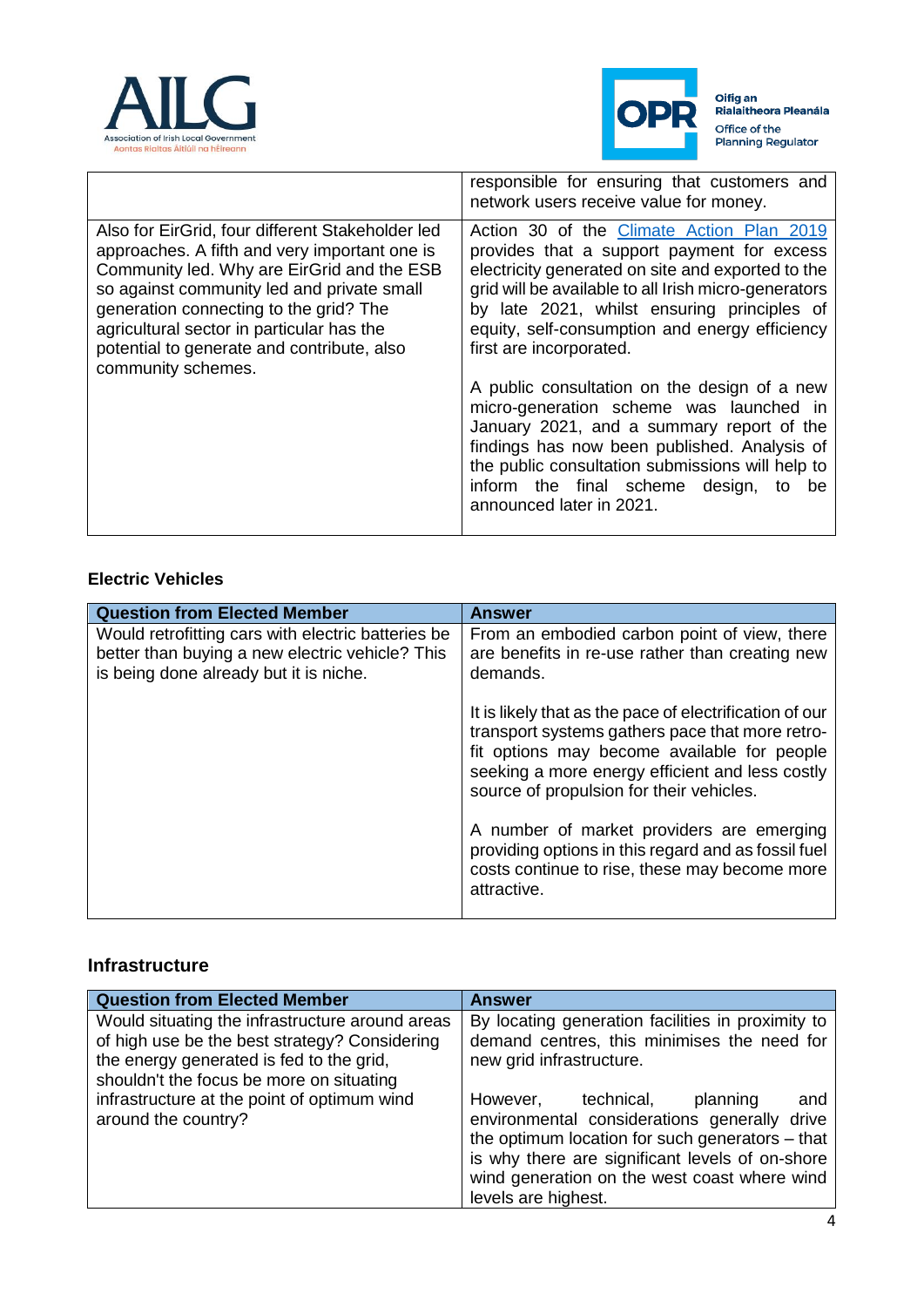



| Is a Liquefied Natural Gas (LNG) storage<br>terminal essential to carry capacity until<br>renewables get to where needed?                                                                                                                                                                      | The source of gas is a matter for Gas Networks<br>Ireland (GNI).                                                                                                                                                                                                                                                                                                                                                                                            |
|------------------------------------------------------------------------------------------------------------------------------------------------------------------------------------------------------------------------------------------------------------------------------------------------|-------------------------------------------------------------------------------------------------------------------------------------------------------------------------------------------------------------------------------------------------------------------------------------------------------------------------------------------------------------------------------------------------------------------------------------------------------------|
|                                                                                                                                                                                                                                                                                                | However, to cater for a range of credible future<br>scenarios, and to ensure the transition is<br>managed in a coordinated manner, EirGrid<br>believes 1 to 2 GW of new clean, dispatchable<br>capacity will be required between now and 2030<br>in Ireland.                                                                                                                                                                                                |
|                                                                                                                                                                                                                                                                                                | Gas-fired generation is expected to continue to<br>play an important role, replacing retiring<br>conventional plant and providing the multi-day<br>capacity required to ensure security of supply<br>during prolonged periods of low wind. This<br>capacity is especially important when large<br>continental scale weather patterns affect the<br>availability of Renewable Energy Sources<br>(RES) in Ireland and in neighbouring electricity<br>systems. |
| Greystones is planned to have two merging<br>large offshore windfarms (1.5GW). The<br>planning system needs to ensure a degree of<br>visual separation between the two. Also we<br>need a priority for data centre power if we have<br>this huge generation. There must be a local<br>benefit. | These are matters for the marine planning<br>process to address.<br>Forthcoming updates of national policy with<br>regard to the likely profile of energy demand<br>from the data centre sector will also likely<br>address these issues, including the role of the<br>sector in establishing baseload demand for<br>sustained investment in renewable energy<br>sources at considerable scale.                                                             |
| What role can micro-generation, e.g. solar<br>panels on people's homes, businesses, etc,<br>feeding back into the grid, have in meeting<br>demand and changing the amount of large<br>scale generation, be it gas, wind, etc.<br>necessary?                                                    | Action 30 of the Climate Action Plan provides<br>that a support payment for excess electricity<br>generated on site and exported to the grid will<br>be available to all Irish micro-generators by late<br>2021, whilst ensuring principles of equity, self-<br>consumption and energy efficiency first are<br>incorporated.                                                                                                                                |
|                                                                                                                                                                                                                                                                                                | A public consultation<br>managed<br>by the<br>Department of the Environment, Climate and<br>Communications on the design of a new micro-<br>generation scheme was launched in January<br>2021, and a summary report of the findings has<br>now been published.                                                                                                                                                                                              |
|                                                                                                                                                                                                                                                                                                | Analysis of the public consultation submissions<br>will help to inform the final scheme design, to be<br>announced later in 2021.                                                                                                                                                                                                                                                                                                                           |